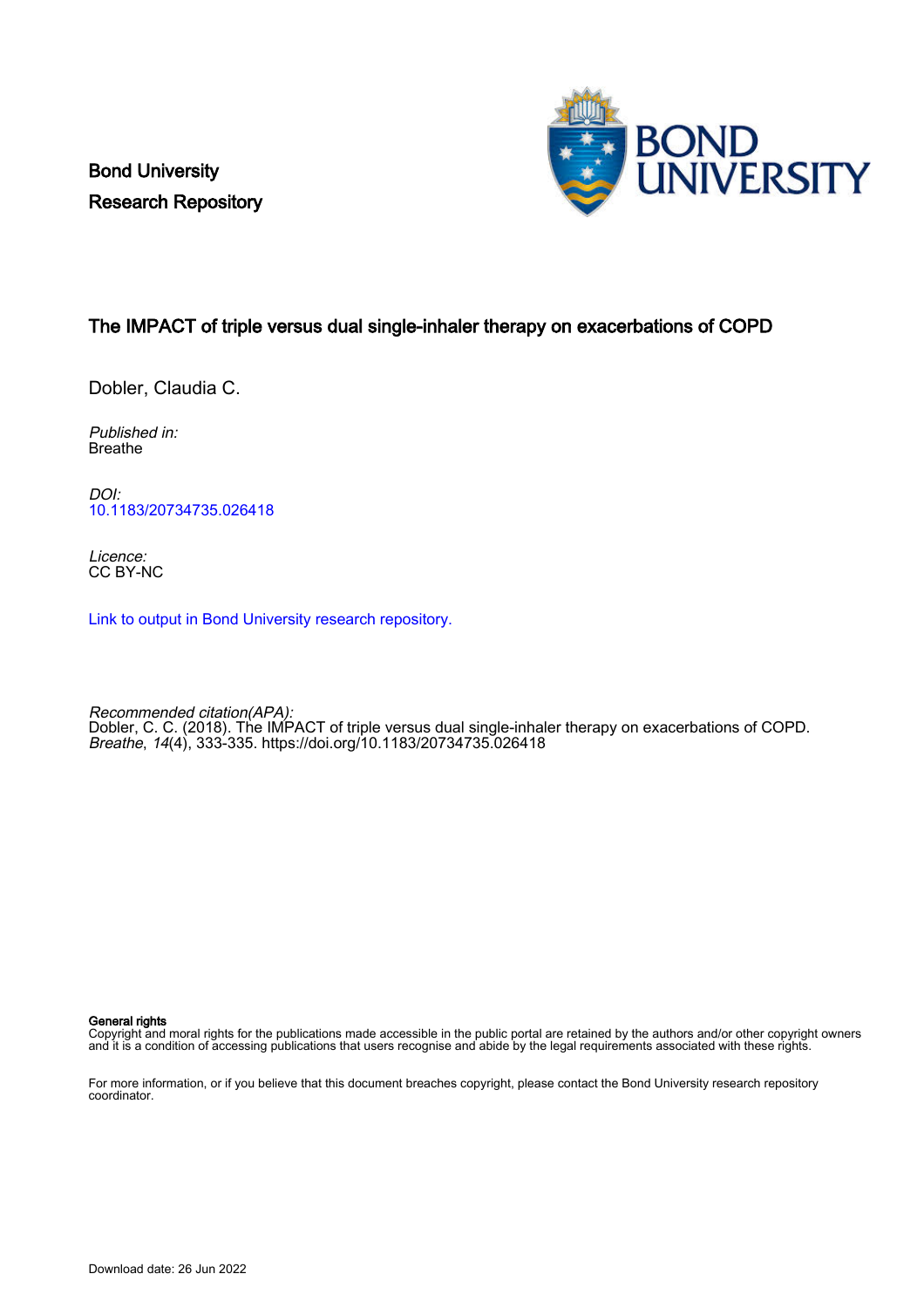## $\mathcal{L}$ [dobler.claudia@mayo.edu](mailto: dobler.claudia@mayo.edu) **Claudia C. Doble[r](https://orcid.org/0000-0002-5460-0189)**

 $\Box$ 

Evidence-Based Practice Center, Robert D. and Patricia E. Kern Center for the Science of Health Care Delivery, Mayo Clinic, Rochester, MN, USA.

 $\circledR$ 

[@ClaudiaCDobler](https://www.twitter.com/ClaudiaCDobler)

# The IMPACT of triple *versus* dual single-inhaler therapy on exacerbations of COPD

## Journal club

## **Commentary on:**

Lipson DA, *et al*. Once-daily single-inhaler triple *versus* dual therapy in patients with COPD. *N Engl J Med* 2018; 378: 1671–1680.

## **Context**

For a long time, the combination of an inhaled corticosteroid (ICS) and a long-acting β-agonist (LABA) inhaler agent was considered the mainstay of treating chronic obstructive pulmonary disease (COPD) patients with severe airflow obstruction and frequent exacerbations. More recently, the role of ICS in the treatment paradigm of patients with severe COPD and frequent exacerbations has been challenged. This is mainly driven by: 1) the growing evidence of an increased risk of pneumonia associated with ICS [1]; 2) the introduction of combined dual long-acting bronchodilator inhalation therapy with a long-acting muscarinic antagonist (LAMA) and a LABA therapy as a plausible and likely superior treatment alternative [2]; and 3) the recognition that probably not all COPD exacerbation phenotypes stand to equally benefit from ICS therapy, *e.g.* patients with high blood eosinophil counts probably stand to benefit more from ICS therapy than those with low eosinophil counts [3]. The Informing the Pathway of COPD Treatment (IMPACT) study aimed to address the question of whether ICS in addition to dual therapy with LAMA/LABA can reduce moderate and severe acute exacerbations of COPD (AECOPD) compared with LAMA/LABA therapy alone [4].

## **Methods**

This was a multicentre, randomised controlled trial that included patients aged ≥40 years who either had a forced expiratory volume in 1 s (FEV1) that was <50% of the predicted normal value and a history of at least one moderate or severe AECOPD in the previous year, or an FEV1 of 50–80% of the predicted normal value and at least two moderate or one severe AECOPD in the previous year. The study was conducted in 37 countries. Patients were randomly assigned to one of three treatment



#### @ERSpublications

**In the IMPACT trial, triple inhalation therapy resulted in a lower rate of moderate or severe COPD exacerbations compared with either dual therapy with ICS/LABA or LAMA/LABA, but pneumonia rates were increased.**<http://ow.ly/pYJn30mgpFp>



**Cite as**: Dobler CC. The IMPACT of triple *versus* dual single-inhaler therapy on exacerbations of COPD. *Breathe* 2018; 14: 333–335.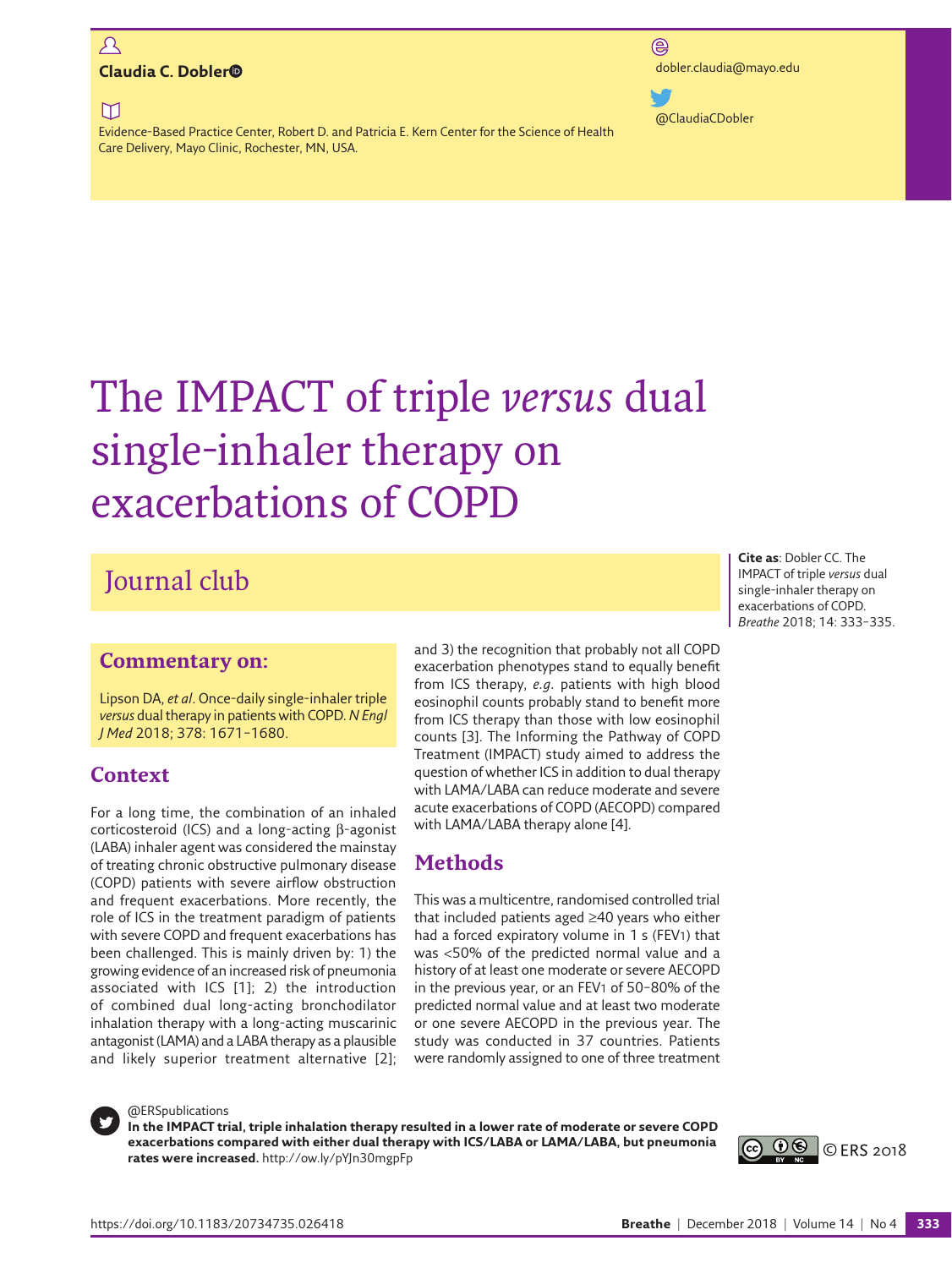arms: 1) a once-daily triple combination therapy of fluticasone furoate (an ICS) 100 µg, umeclidinium (a LAMA) 62.5 µg and vilanterol (a LABA) 25 µg; 2) a once-daily dual combination therapy of fluticasone furoate 100 µg and vilanterol 25 µg; or 3) a oncedaily dual combination therapy of umeclidinium 62.5 µg and vilanterol 25 µg. Each treatment was given in a single dry-powder inhaler (Ellipta, GlaxoSmithKline). The primary outcome was the annual rate of moderate or severe AECOPD during treatment. A mild AECOPD was defined as worsening of symptoms treated with increased salbutamol. A moderate AECOPD was one treated with antibiotics or systemic glucocorticoids, and a severe AECOPD was one resulting in hospitalisation or death.

## **Main results**

Over a 3-year period, 10355 patients were randomised and included in the intention to treat analysis, of which 88% completed the trial. Patients on triple therapy with ICS/LAMA/LABA had a mean of 0.91 moderate or severe AECOPD per year during treatment, compared with 1.07 per year among patients on dual therapy with ICS/LABA and 1.21 per year among patients on dual therapy with LAMA/LABA. This resulted in a rate ratio of 0.85 (95% CI 0.80–0.90) when comparing ICS/LAMA/LABA with ICS/LABA therapy and a rate ratio of 0.75 (95% CI 0.70–0.81) when comparing ICS/LAMA/LABA with LAMA/LABA therapy. Therefore, the rate of moderate and severe AECOPD was significantly lower with ICS/LAMA/LABA therapy than with ICS/LABA or LAMA/LABA therapy. This effect was observed regardless of eosinophil level, although a greater reduction in the rate of moderate or severe AECOPD in patients on an ICS compared with those not receiving an ICS was observed in patients with eosinophil levels of ≥150 cells·μL−1. The annual rate of AECOPD was 0.95 (95% CI 0.90–1.01) with ICS/ LAMA/LABA therapy, 1.08 (95% CI 1.02–1.14) with ICS/LABA therapy, and 1.39 (95% CI 1.29–1.51) with LAMA/LAMA therapy in patients with eosinophil levels of at least 150 cells·μL−1.

All-cause mortality was significantly lower in the groups that received an ICS compared with the LAMA/ LABA group (50 patients, 1%, in the triple therapy group, 49 patients, 1%, in the ICS/LABA group and 39 patients, 2%, in the LAMA/LABA group).

The rate of pneumonia was significantly higher in the groups that received an ICS compared with the LAMA/LABA group (9.6 and 9.7 *versus* 6.1 pneumonias per 100 patient-years in the ICS/ LAMA/LABA, ICS/LABA and LAMA/LABA groups, respectively).

## **Commentary**

This study showed that triple inhalation therapy resulted in a significantly lower rate of moderate or severe COPD exacerbations than either dual therapy with ICS/LABA or LAMA/LABA. The certainty in the evidence provided by this study is lowered by features of the study design and the included study population. Many of the patients assigned to the LAMA/LABA group were stepping down in their treatment and had ICS abruptly withdrawn at the time of randomisation, which could have triggered an AECOPD. Also, patients with a history of asthma were included, which could explain the very high rates of AECOPD in the first month after randomisation in the LAMA/LABA group [5]. Thus, the benefit of triple therapy in comparison to LAMA/LABA therapy might have been overestimated in the IMPACT study. As outlined by the authors of the study, these study features probably also explain why the findings stand in contrast to those of the FLAME trial, which showed a benefit of LAMA/LABA over inhaled ICS/LABA therapy [2].

Of note, however, the TRIBUTE trial which was published in early 2018, and included 1532 patients in 17 countries, also showed that a single-inhaler triple combination of beclometasone dipropionate, glycopyrronium and formoterol fumarate (ICS/ LABA/LABA) significantly reduced the rate of moderate and severe AECOPD compared with a single-inhaler dual bronchodilator combination of glycopyrronium and indacaterol (LAMA/LABA) [6]. This effect was observed despite the fact that the TRIBUTE study excluded patients who were already on triple therapy, meaning that there was no step down in treatment, and also excluded patients with a current diagnosis of asthma.

In the IMPACT study, all-cause mortality was lower in the groups that received an ICS, but the study was not powered for this outcome, and the results should therefore be interpreted with caution, especially as they differ from the findings of the SUMMIT study [7]. The SUMMIT study was powered for the outcome of all-cause mortality and did not show a benefit in all-cause mortality when adding an ICS to a LABA (fluticasone furoate/vilanterol compared with vilanterol).

A recently published pooled analysis of mortality reported as safety outcome (as opposed to mortality reported as an efficacy outcome) in three landmark studies in patients with severe and very severe COPD found that the risk of nonrespiratory mortality was significantly reduced with extrafine ICS-containing treatments compared with ICS-free treatments (hazard ratio 0.65; 95% CI 0.43–0.97) [8]. The authors argued that this potentially points towards a positive effect of ICS on comorbidities associated with COPD. The pooled analysis was, however, not based on a systematic review, and the limited focus on mortality reported as adverse outcome, while ignoring mortality reported as efficacy outcome, is problematic.

In the IMPACT study, the risk of pneumonia was significantly increased in patients on ICS treatment but was not associated with an increase in all-cause mortality in patients on ICS treatment, as outlined above. This finding is consistent with the result of a systematic review that found an increased relative risk of pneumonia of 1.61 (95% CI 1.35–1.93)